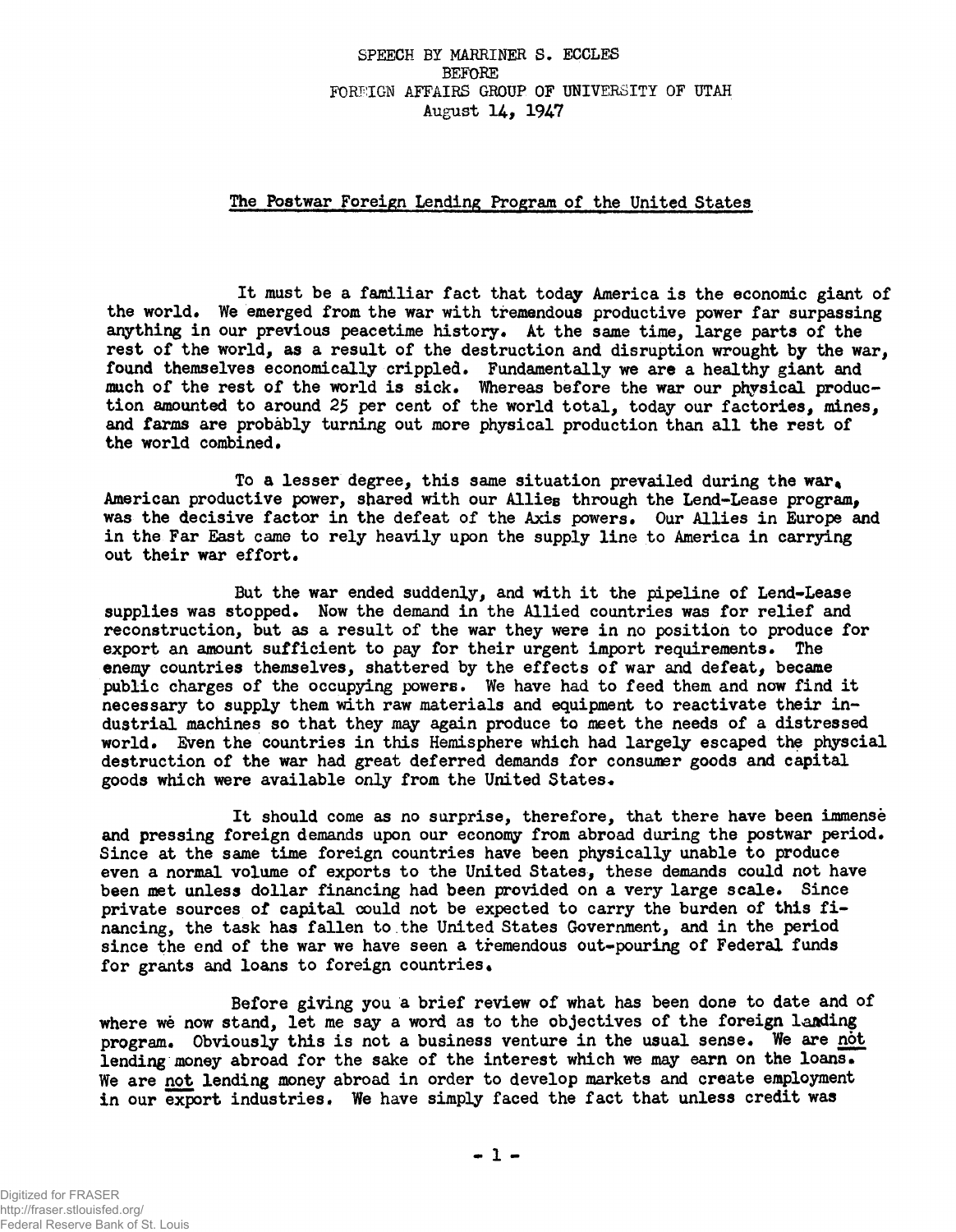**provided on a selective basis to permit the flow of American production to the distressed areas of the world, large portions of Europe and Asia would have been reduced to starvation, unemployment, and widespread social unrest. We have had to recognize that such conditions would have constituted a major threat to the attainment of the objectives for which we fought the war.**

**Our war aims can be simply stated. We seek a stable peaceful community of nations in which the peoples of the world can devote their talents and resources to their common welfare. We have been seeking through the United Nations to establish a political framework for such a world community, and our foreign economic policy has been directed to the same end. But political, economic, and social stability are all one, and none can be achieved without some measure of economic recovery in the war-stricken areas to which we have been directing the bulk of our foreign aid program.**

**I want to emphasize our stake in world stability because of some very mistaken notions held by some people in this country and widely exploited in Russian propaganda. One of these notions is that the capitalist economic system in the United States depends for its successful operation upon the constant stimulus of a huge export surplus. Accordingly, the view is expressed that we are the real beneficiaries of our foreign lending program, and that we should be pleased that foreign countries are prepared to borrow money from us and spend it here. It follows, of course, from this argument that if there is a let up in our foreign lending program our economic system will be condemned to unemployment and collapse.**

**So far as the development of our economy since the war is concerned, nothing could be further from the truth. We have been engaged in a constant struggle with domestic inflationary pressures arising out of the shortage of goods in comparison with the tremendous current and accumulated purchasing power of the American people. The shipment of vast supplies to foreign countries, while it cannot be said to have imposed any serious deprivations upon our people, has nonetheless added markedly to the inflationary pressure. There have been times, and there may again be times, when the problem of our economic system is to find markets for** our production. This has not been true in recent years, nor is it true today. And **when and if this situation again develops, it can be dealt with just as effectively through the extension'of credit at home or by reducing the taxes which bear upon our people or by both. No, the case for foreign lending must rest upon our foreign policy objectives and our long-term interests in developing a healthy and prosperous world'economy rather than upon any specious argument of short-term economic advantage.**

**Altogether since the end of the war the United States Government has authorized foreign grants and credits of about 16-1/2 billion dollars. The principal instruments in the postwar foreign loan program have been the Export-Import Bank, the lending power of which was increased from 700 million to 3-1/2 billion** dollars in July 1945; the special loan to Britain of  $3-3/4$  billion dollars granted in December 1945; the delivery on credit terms of certain categories of Lend-Lease **goods amounting to 1-1/2 billion dollars; sales of military surplus on credit terms, amounting to 1 billion dollars} and the special 350 million dollar appropriation for Greece and Turkey which is being advanced this year. In addition to these credits the United States Government has contributed over 3 billion dollars of**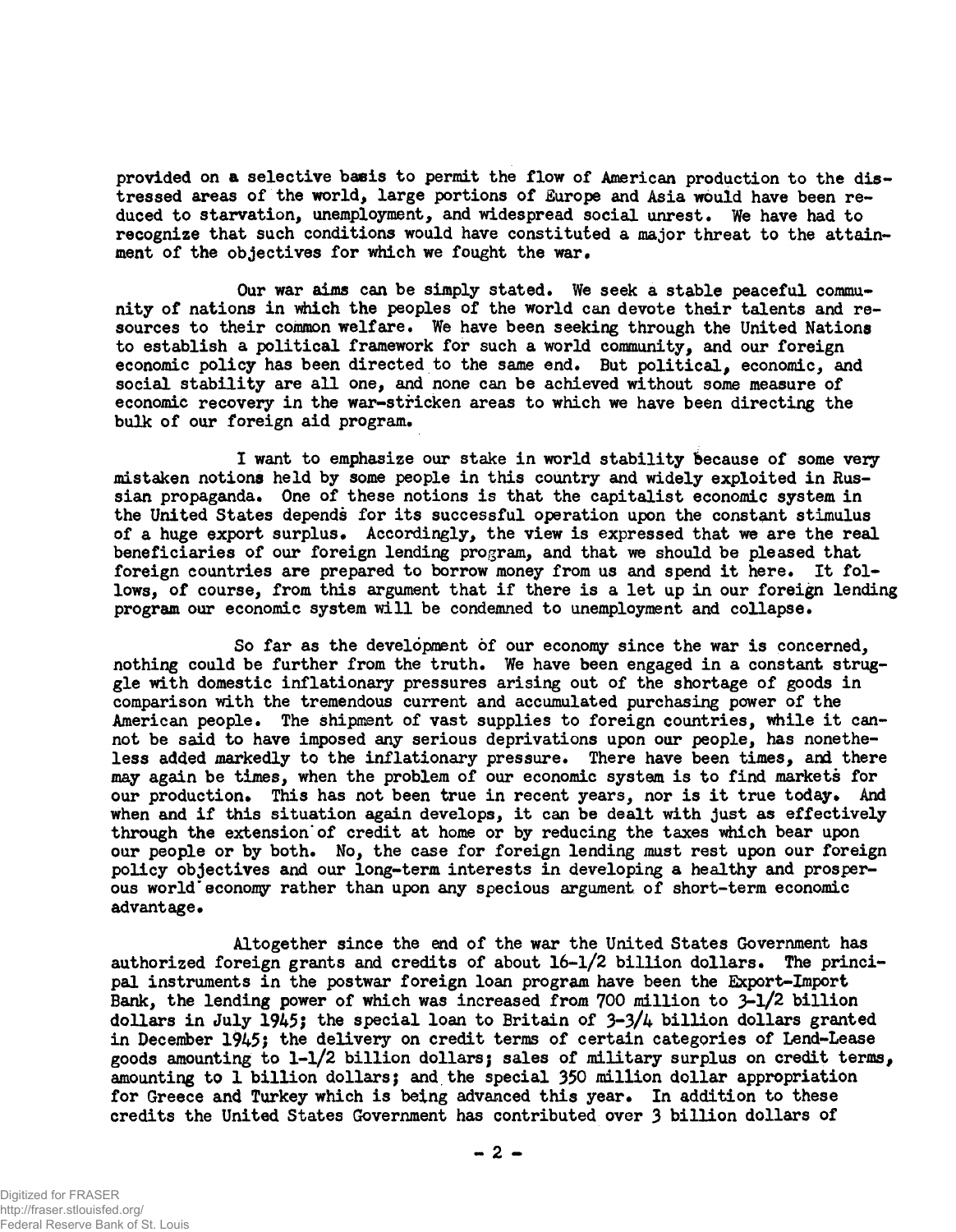**relief supplies to UNRRA and in connection with the post-UNRRA program being carried out this year; we have promised large grants to the Philippines, although these have not yet been usedj and we have been supplying some three-quarters of a billion dollars worth of goods annually to Germany, Japan, and other areas occupied** by our armed forced.

**Drafts upon these grants and credits, plus substantial liquidation of foreign gold and dollar reserves, have provided the means for financing a great export surplus from the United States. In 1946 our total exports of goods and ser**vices amounted to 15 billion dollars and total imports to  $\overline{7}$  billion, leaving 8 bil**lion as the net export surplus which had to be financed. Of this amount, 3 billion was covered by donations, 3 billion by credits, and 2 billion by the liquidation of foreign gold and dollar resources. The credits were made available almost entirely by the United States Government, and so were the donations (mostly through UNRRA and the occupied areas programs), except for 700 million dollars of private relief shipments and remittances in 1946.**

**In the first half of 1947, total exports were running at the annual rate of over 20 billion dollars, and imports at the rate of less than 8 billion dollars, with the result that the net export surplus was running at the annual rate of over 12 billion dollars, or over half again as much as in 1946, when it was 8 billion dollars. This has put a heavy strain upon available financial facilities, especially since the amount of Government donations declined somewhat with the wind-up of UNRRA activities. During the first half of the year foreign countries speeded up the use of their credits with the United States Government to a rate of 5 billion dollars a year, while drafts upon their'existing gold and dollar resources reached an annual rate of 4-1/2 billion dollars.**

**It is perfectly apparent that unless new programs of foreign financial aid are launched on a large scale, foreign countries cannot much longer maintain this rate of deficit financing in their trade with the United States. Furthermore, there is little prospect that United States imports will expand greatly during the next year or so. As a result, the 20 billion dollar rate of American exports is going to have to decline unless new measures are taken to finance their purchases.**

**U nder present programs, foreign countries will have available only about 6-1/2 billion dollars of grants and credits for expenditure in the United States during the coming fiscal year July 1947 to July 1948. Grants may again amount to well over 2 billion dollars, made up principally of the supplies to occupied areas, and private relief shipments and remittances. However, drafts on existing U. S. Government credits and on those which may be provided by the International Fund and" Bank, plus some small private investment abroad, are not likely to provide more than 4 billion dollars as compared with the annual rate of 5 billion reached in the first half of this year. While the International Fund and Bank, to which the United States has subscribed nearly 6 billion dollars, are now coming into active operation, they are not set up'in such a way as to provide really large-scale assistance at the present time. The function of the Fund is to provide short-term credits, while the present demand is for long-term assistance\* The Bank, on the other hand, is limited in the scope of its immediate operations since the bulk of its funds must be borrowed in the private market and it must proceed with caution in order to retain the confidence of the investing public.**